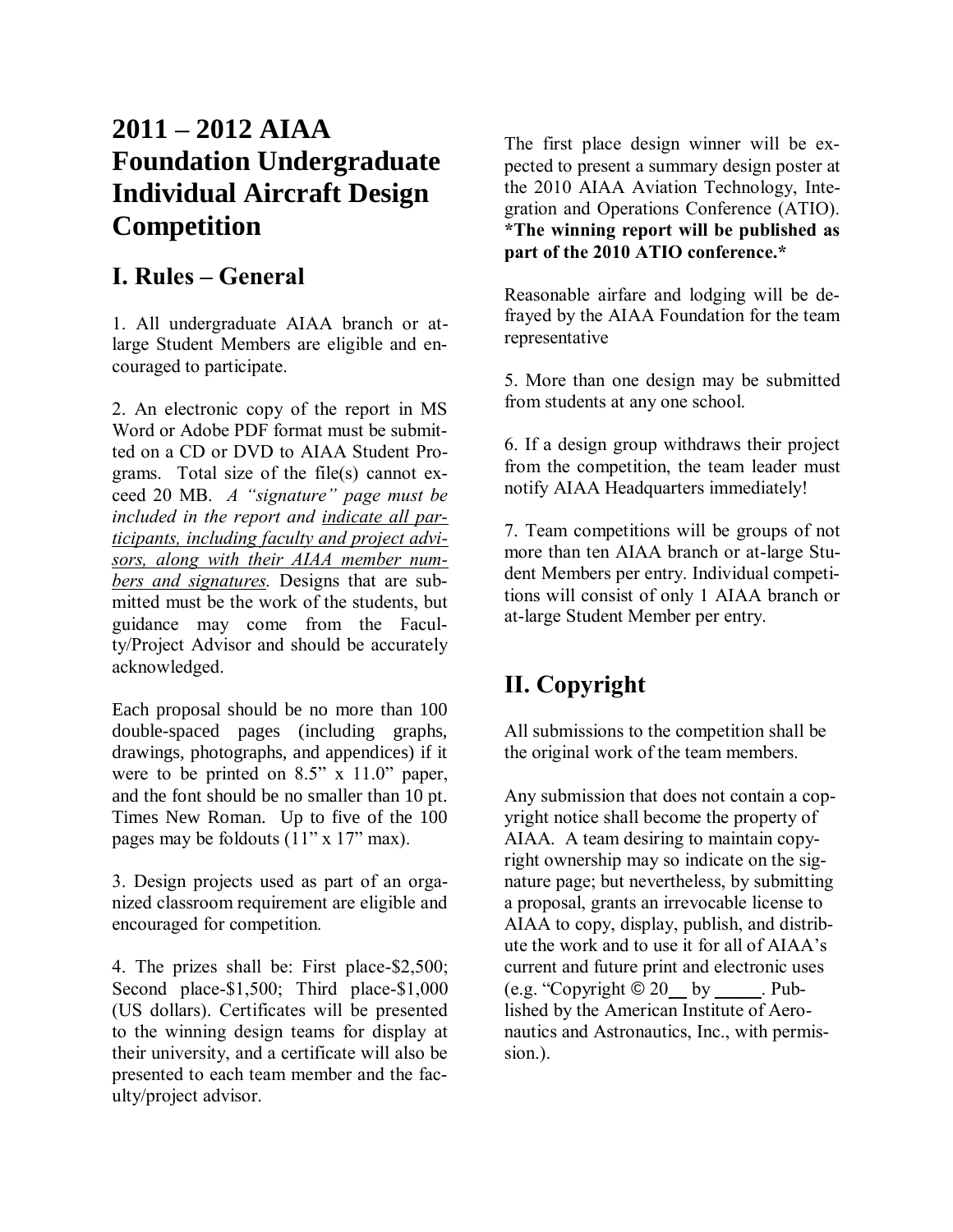Any submission purporting to limit or deny AIAA licensure (or copyright) will not be eligible for prizes.

# **III. Schedule and Activity Sequences**

Significant activities, dates, and addresses for submission of proposal and related materials are as follows:

- A. Letter of Intent 19 March 2012
- B. Proposal delivered to AIAA Headquarters — 11 June 2012
- C. Announcement of Winners August 2012

Groups intending to submit a proposal must submit a Letter of Intent (Item A), with a maximum length of one page to be received with the attached form on or before the date specified above, at the following address:

AIAA Student Programs 1801 Alexander Bell Drive, Suite 500 Reston, VA 20191-4344

The Letter of Intent should contain the names of participants, project title, name(s) of faculty/project advisor(s), and contact information for the team leader and project/faculty advisor(s).

## **IV. Proposal Requirements**

The technical proposal is the most important factor in the award of a contract. It should be specific and complete. While it is realized that all of the technical factors cannot be included in advance, the following should be included and keyed accordingly:

1. Demonstrate a thorough understanding of the Request for Proposal (RFP) requirements.

2. Describe the proposed technical approaches to comply with each of the requirements specified in the RFP, including phasing of tasks. Legibility, clarity, and completeness of the technical approach are primary factors in evaluation of the proposals.

3. Particular emphasis should be directed at identification of critical, technical problem areas. Descriptions, sketches, drawings, systems analysis, method of attack, and discussions of new techniques should be presented in sufficient detail to permit engineering evaluation of the proposal. Exceptions to proposed technical requirements should be identified and explained.

4. Include tradeoff studies performed to arrive at the final design.

5. Provide a description of automated design tools used to develop the design.

## **V. Basis For Judging**

### *1. Technical Content (35 points)*

This concerns the correctness of theory, validity of reasoning used, apparent understanding and grasp of the subject, etc. Are all major factors considered and a reasonably accurate evaluation of these factors presented?

### *2. Organization and Presentation (20 points)*

The description of the design as an instrument of communication is a strong factor on judging. Organization of written design,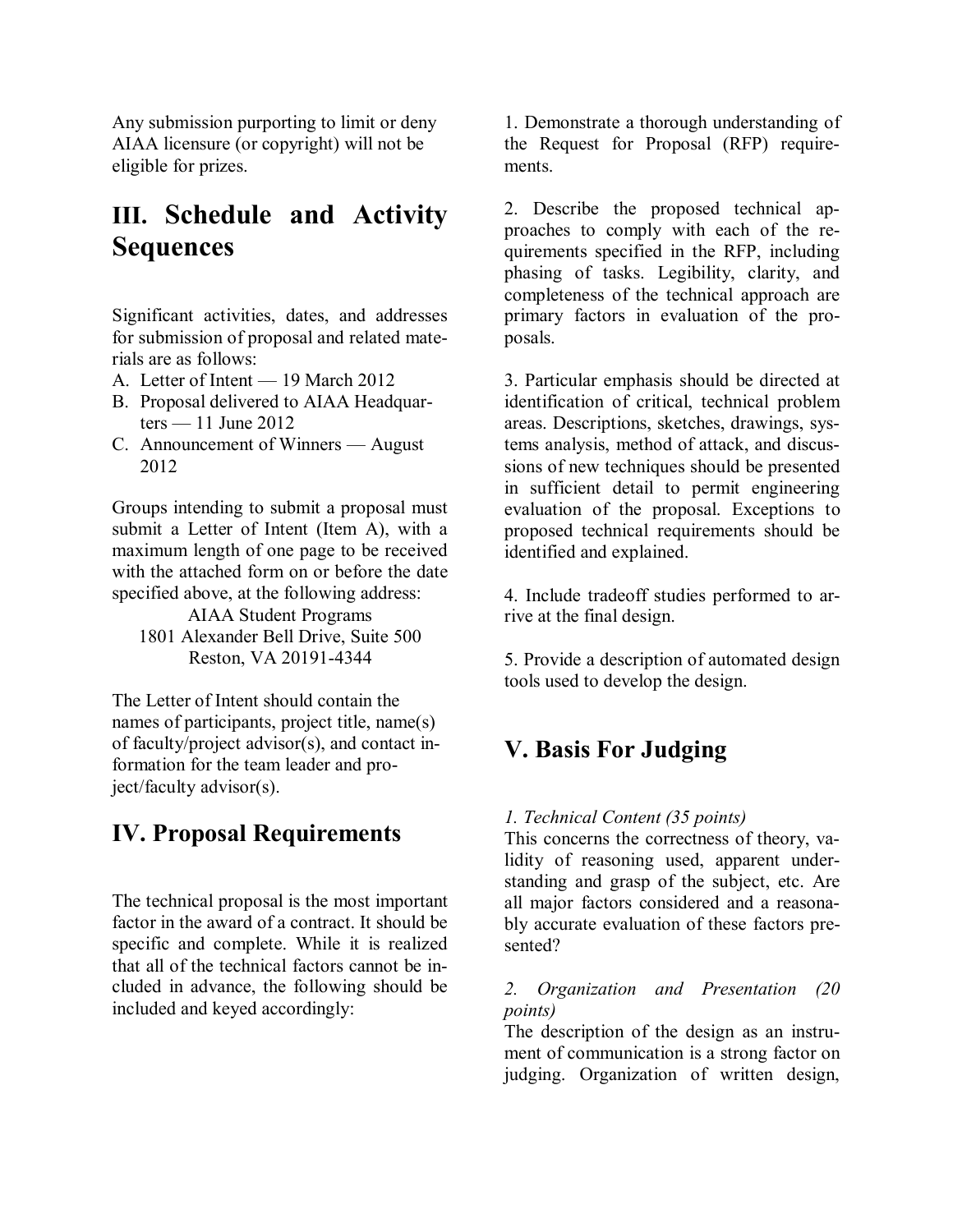clarity, and inclusion of pertinent information are major factors.

#### *3. Originality (20 points)*

The design proposal should avoid standard textbook information, and should show the independence of thinking or a fresh approach to the project. Does the method and treatment of the problem show imagination? Does the method show an adaptation or creation of automated design tools.

### *4. Practical Application and Feasibility (25 points)*

The proposal should present conclusions or recommendations that are feasible and practical, and not merely lead the evaluators into further difficult or insolvable problems.

## **VI. REQUEST FOR PROPOSAL**

#### **Unlimited Class Air Racer**

#### **Background**

Each year, the National Championship Air Races are held in September at Reno Stead Airport. Over approximately a week, several classes of aircraft are raced, culminating in the popular Unlimited Class. This class has been dominated for decades by modified examples of classic piston-engined, propeller-driven fighters. The few truly competitive aircraft have been extensively modified and appear to have reached the zenith of what may be achievable using this approach. There have been a few examples of specially-designed Unlimited Class air racers, but they have not proven competitive. In order to reinvigorate this sport, new clean-sheet designs are needed that are competitive with the best current racers.

### **Project Objective**

This RFP asks for an original aircraft design capable of beating the best race times ever posted by Unlimited Class Air Racers at the National Championship.

This design must both meet all of the explicit Unlimited Class rules as well as not violate the spirit of the race. For example, turbo-charging would be allowed, but turbocompounding would not because the addition of a power turbine would mean that the aircraft is not solely piston-engined. Similarly, a motor-jet would not be allowed. While there is no explicit requirement for the pilot to be on board, a UAV would undoubtedly be disqualified on safety grounds. Similarly, even if cutting pylons deliberately while taking the time penalty or some other exceptional maneuvering are technically winning strategies, extreme cases would be disqualified on safety grounds. Be creative, but don't violate the spirit of the race.

In order to prove that your design meets the Project Objective, you must develop a performance analysis capability that simulates your aircraft on the racecourse, including entry through the "chute", under typical race conditions, with an output of the lap times of the race.



Also, while there are many aircraft design/analysis methods available, none have been developed with this class of aircraft in mind. So, the designer must put together as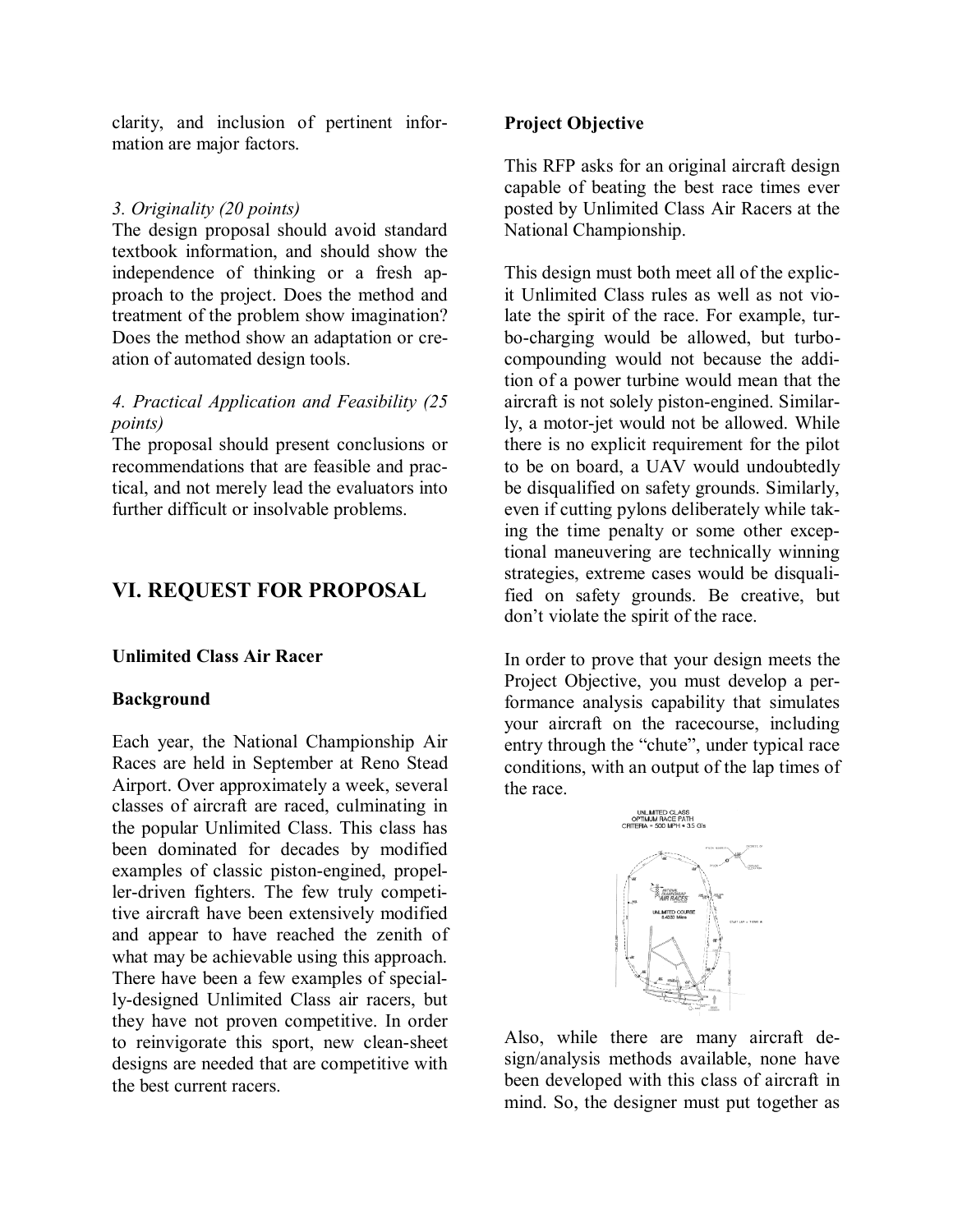consistent of a set of data for an aircraft in this class as possible to validate/calibrate their chosen method. Luckily, there are several unmodified fighters that are raced and some should have sufficient publically available data for this purpose. Once the methods are shown to be realistic, then the new design can be performed with greater confidence.

### **General Design Requirements**:

#### **Class Rules:**

- Piston-driven aircraft
- Empty weight greater than 4500 pounds
- Capable of pulling 6 G's

#### **Operating conditions:**

- Stead Airfield (KRTS) near Reno NV during 14-18 September
- Altitude of 5,100 ft MSL (50 ft AGL)
- Temperature of 78 deg F
- Pressure of 29.95 in

#### **Miscellaneous:**

- FAA Experimental certification basis
- Takeoff and Landing performance appropriate for Stead Airfield, with consideration of Engine-Out emergency operation
- Pilot visibility should be appropriate for safe race operations
- Ferry capability of 500 nmi

#### **Notes:**

 All performance to be computed at representative race day atmospheric conditions except for the Ferry flight cruise, which is at standard atmospheric conditions.

#### **Supporting Data**

The technical proposal must convincingly demonstrate that the analysis methodology is realistic and that the design that results from it satisfies the requirements. The proposal should satisfy the following tasks to show how the design would be developed.

- 1. Present the validation dataset collected, show how it was used, and explain any method calibration performed.
- 2. Justify the final design, and describe the technologies and technical approach used to meet the mission requirements.
- 3. Provide sizing plots used to guide the design selection. Describe sensitivity studies used.
- 4. Include a dimensioned 3-view general arrangement drawing.
- 5. Include an inboard profile showing the internal arrangement.
- 6. Show a weight breakdown of the major components and systems. Show weight and CG envelope to cover the following loadings:
	- a. Race
	- b. Ferry
	- c. Takeoff
	- d. Landing
- 7. Show estimated component drag build-ups (parasite) and drag polars (+ lift dependent profile, induced, and trim) for all conditions. Remember to account for compressibility and cooling drag.
- 8. Show estimated propulsion performance including engine power, fuel flow, and propulsive efficiency for all conditions. Remember to account for compressibility.
- 9. Show estimated stability for all flight and loading conditions. The pilot's force required to attain the maximum of 6g load must also be reasonable, but not so light that the aircraft is easily over controlled. For stick controls, this force must be between 15 and 35 lbs.
- 10. Include an illustrated description of the primary load bearing airframe structure, and state rational for material selection.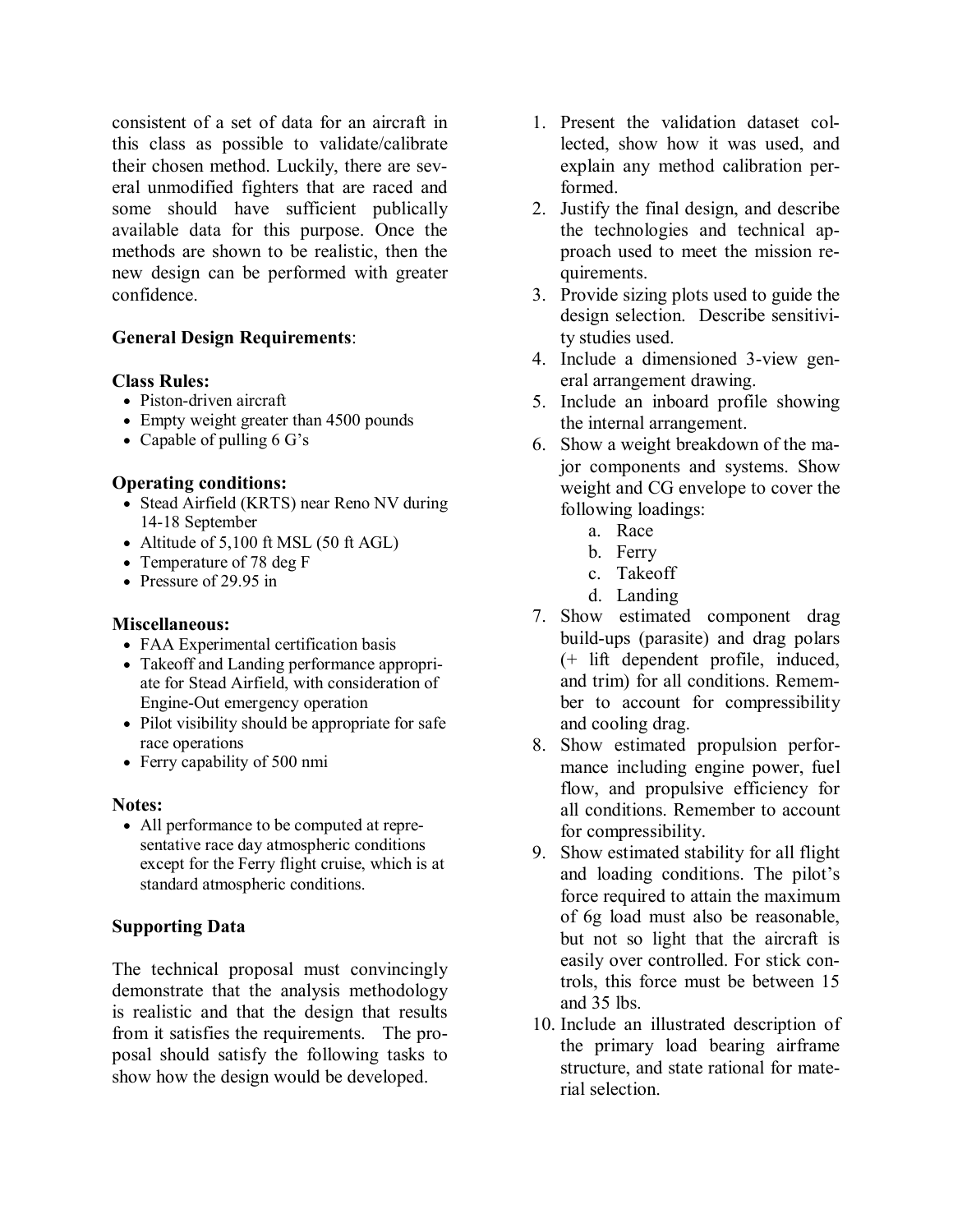- 11. Include descriptions of the major aircraft systems.
- 12. Describe any advanced technologies or design approaches and their relative benefits as used to obtain performance improvements. Address risk mitigation if these technologies

fail to materialize, including cost increase and performance decrements.

13. Provide flyaway cost estimate for production run of 1 and 10 units. Provide fixed and hourly cost estimates.